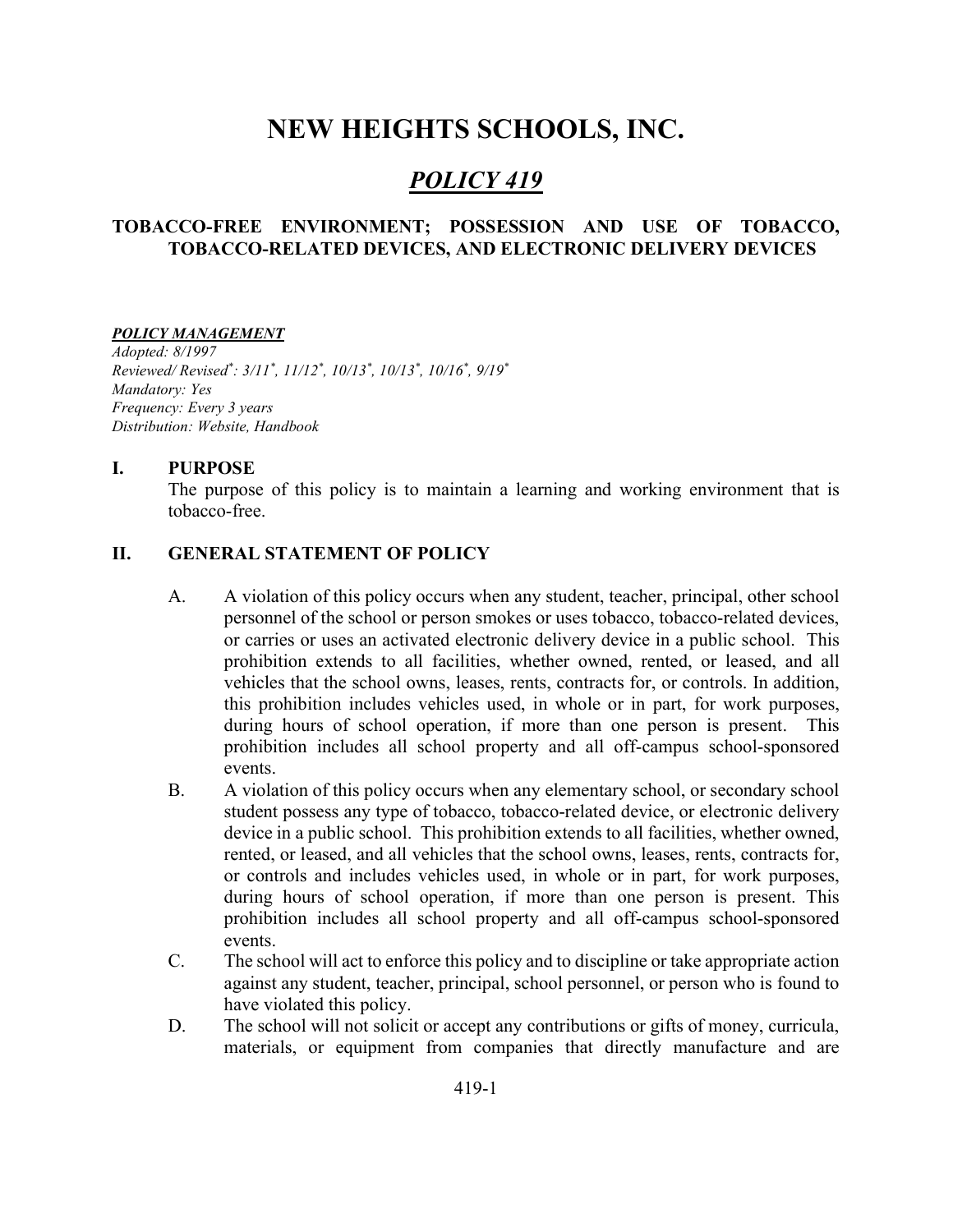identified with tobacco products, tobacco-related devices, or electronic delivery devices. The school will not promote or allow promotion of tobacco products or electronic delivery devices on school property or at school-sponsored events.

## III. TOBACCO AND TOBACCO RELATED DEVICES DEFINED

- A. "Electronic delivery device" means any product containing or delivering nicotine, lobelia, or any other substance intended for human consumption that can be used by a person to simulate smoking in the delivery of nicotine or any other substance through inhalation of vapor from the product. Electronic delivery device includes any component part of a product, whether or not marketed or sold separately. Electronic delivery device does not include any product that has been approved or certified by the United States Food and Drug Administration for sale as a tobaccocessation product, as a tobacco-dependence product, or for other medical purposes, and is marketed and sold for such an approved purpose. .
- B. "Tobacco" means cigarettes and any product containing, made, or derived from tobacco that is intended for human consumption, whether chewed, smoked, absorbed, dissolved, inhaled, snorted, sniffed, or ingested by any other means, or any component, part, or accessory of a tobacco product; cigars; cheroots; stogies; perique; granulated, plug cut, crimp cut, ready rubbed, and other smoking tobacco; snuff; snuff flour; cavendish; plug and twist tobacco; fine cut and other chewing tobacco; shorts; refuse scraps, clippings, cuttings and sweepings of tobacco; and other kinds and forms of tobacco.
- C. "Tobacco-related device" means cigarette papers or pipes for smoking.
- D. "Smoking" means inhaling, exhaling, burning, or carrying any lighted or heated cigar, cigarette, pipe, or any other lighted or heated product containing, made, or derived from nicotine, tobacco, marijuana, or other plant, whether natural or synthetic, that is intended for inhalation. Smoking includes carrying or using an activated electronic delivery device

## IV. EXCEPTION

- A. A violation of this policy does not occur when a Native American adult lights tobacco on school property as a part of a traditional Native American spiritual or cultural ceremony. A Native American is a person who is a member of a Native American tribe as defined under Minnesota law.
- B. A violation of this policy does not occur when an adult nonstudent possesses a tobacco or nicotine product that has been approved by the United States Food and Drug Administration for sale as a tobacco cessation product, as a tobacco dependence product, or for other medical purposes, and is being marketed and sold